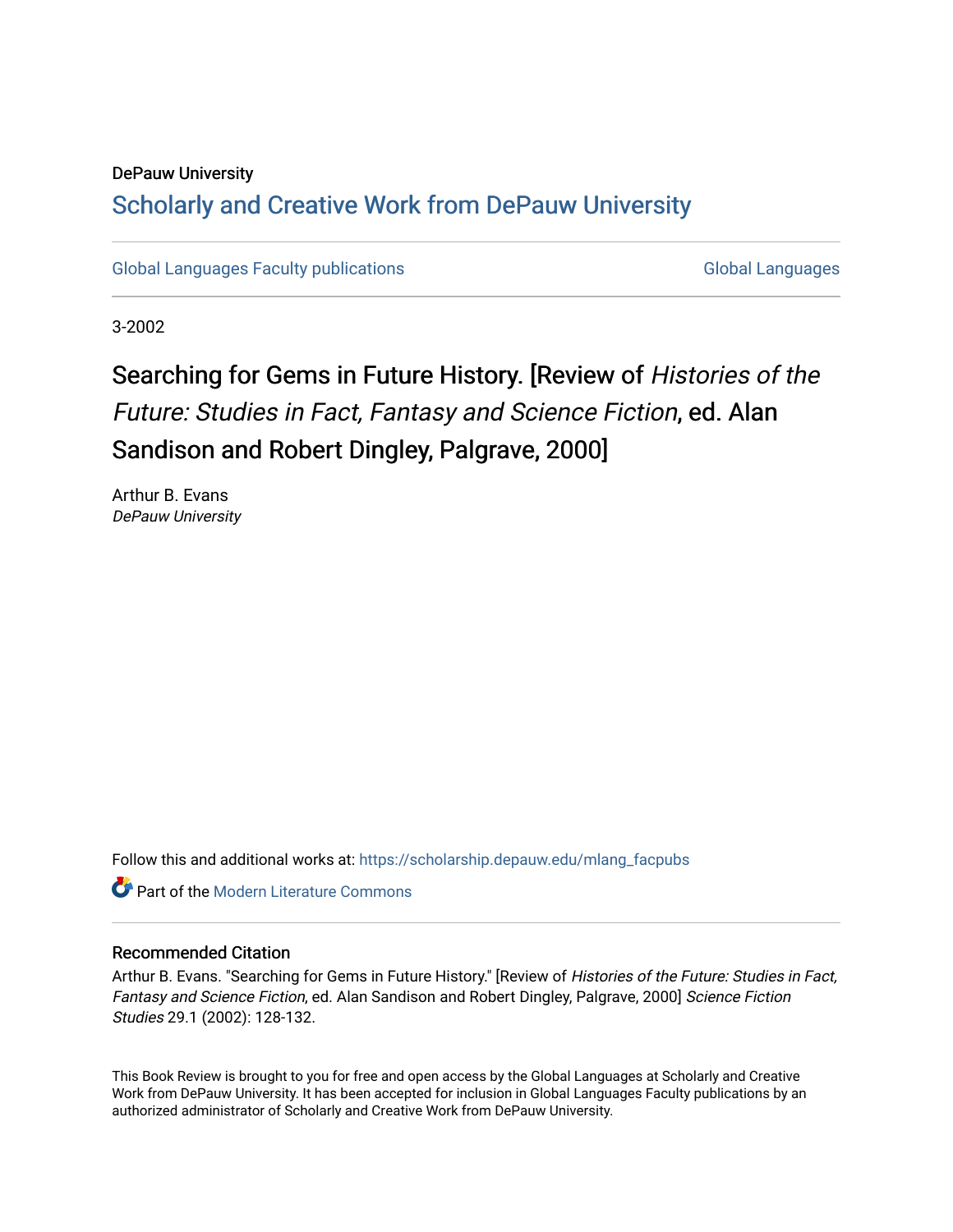## **Science Fiction Studies**

**#86 = Volume 29, Part 1 = March 2002**

**Searching for Gems in Future History**

**Alan Sandison and Robert Dingley, eds.** *Histories of the Future: Studies in Fact, Fantasy and Science Fiction***. Palgrave, 2000. xviii + 202pp. \$59.95 hc.**

**This overpriced book has a wonderful dust jacket featuring an illustration from Robida's** *Le Vingtième siècle* **(1883, The Twentieth Century) and is dedicated to the pioneering scholarship of I.F. Clarke, whose "groundbreaking research on stories, dreams and projections of the future ... resulted in such studies as** *The Tale of the Future* **(1961),** *Voices Prophesying War 1763-1984* **(1966),** *The Pattern of Expectation 1644-2001* **(1979) and the eight-volume** *British Future Fiction 1700-1914"* **(xi). Unfortunately, the quality of its contents is not always up to Clarke's standards, as it features a variegated grouping of thirteen essays by sf scholars and writers whose common theme is supposedly "the historiography of the future" (xi) but whose individual relevance to the topic is sometimes difficult to discern. The editors, to their credit, forewarn the reader of this lack of thematic unity, saying "a compilation such as this is always going to prefer the �relaxes' of eclecticism to inelastic editorial braces" (xi). But such rationalizations do little to convince one to purchase such an expensive little tome whose focus seems almost as disparate as a volume of published conference papers. The table of contents of** *Histories of the Future* **reads as follows:**

**Harry Harrison. Introducing the Future: The Dawn of Science-Fiction Criticism**

**Ken MacLeod. History in SF: What (Hasn't Yet) Happened in History**

**Robert Dingley. The Ruins of the Future: Macaulay's New Zealander and the Spirit of the Age**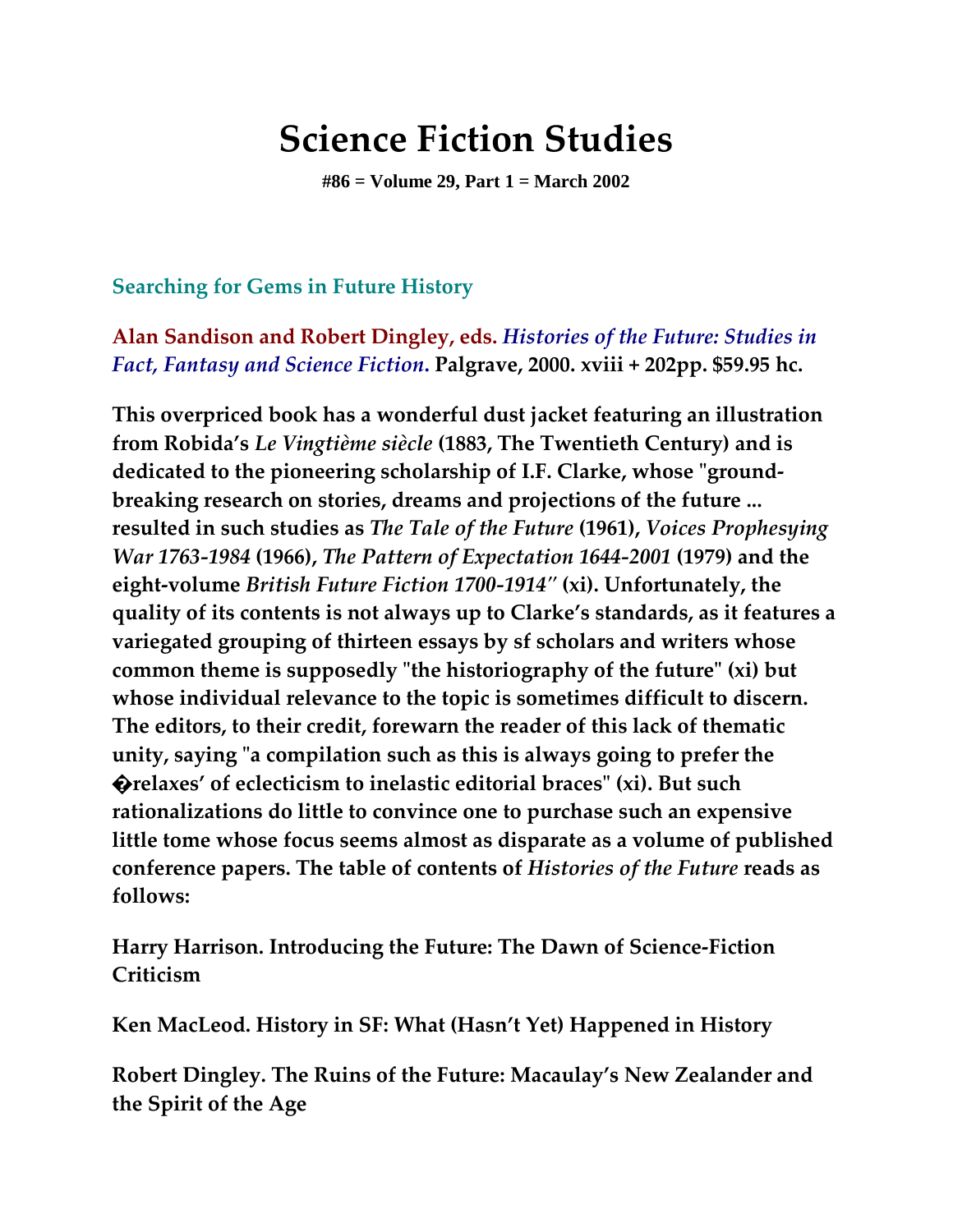**Roslynn D. Haynes. Celluloid Scientists: Futures Visualised**

**Beatrice Battaglia. Losing the Sense of Space: Forster's "The Machine Stops" and Jameson's "Third Machine Age"**

**Bruce Brasington. Boys, Battleships, Books: the Cult of the Navy in US Juvenile Fiction, 1898-1919**

**Charles E. Gannon. American Dreams and Edwardian Aspirations: Technological Innovation and Temporal Uncertainty in Narratives of Expectation**

**David Seed. Filing the Future: Reporting on World War Three**

**Brian Baker. The Map of the Apocalypse: Nuclear War and the Space of Dystopia in American Science Fiction**

**Alasdair Spark. A New World Made to Order: Making Sense of the Future in a Global Era**

**Robert Crossley. Sign, Symbol, Power: The New Martian Novel**

**Tom Shippey. Starship Troopers, Galactic Heroes, Mercenary Princes: The Military and its Discontents in Science Fiction**

**Damien Broderick. Terrible Angels: Science Fiction and the Singularity**

**As in most critical anthologies of this sort, some of the essays are especially good (Dingley, Gannon, Spark), a few leave much to be desired (Harrison, Haynes, Battaglia), and the remainder are either of moderate interest or largely off-topic. Rather than comment on each individually, I will discuss two which, in my opinion, rank as the best and worst of the lot.**

**As an aficionado of early sf, I was especially impressed with the essay on the "New Zealander" by co-editor Robert Dingley. First, unlike its two predecessors in this volume, its title accurately denotes its content. Second, its subject-matter correlates closely to the advertised "Histories of the Future" theme of the volume. Third, it presents a rich ideological-**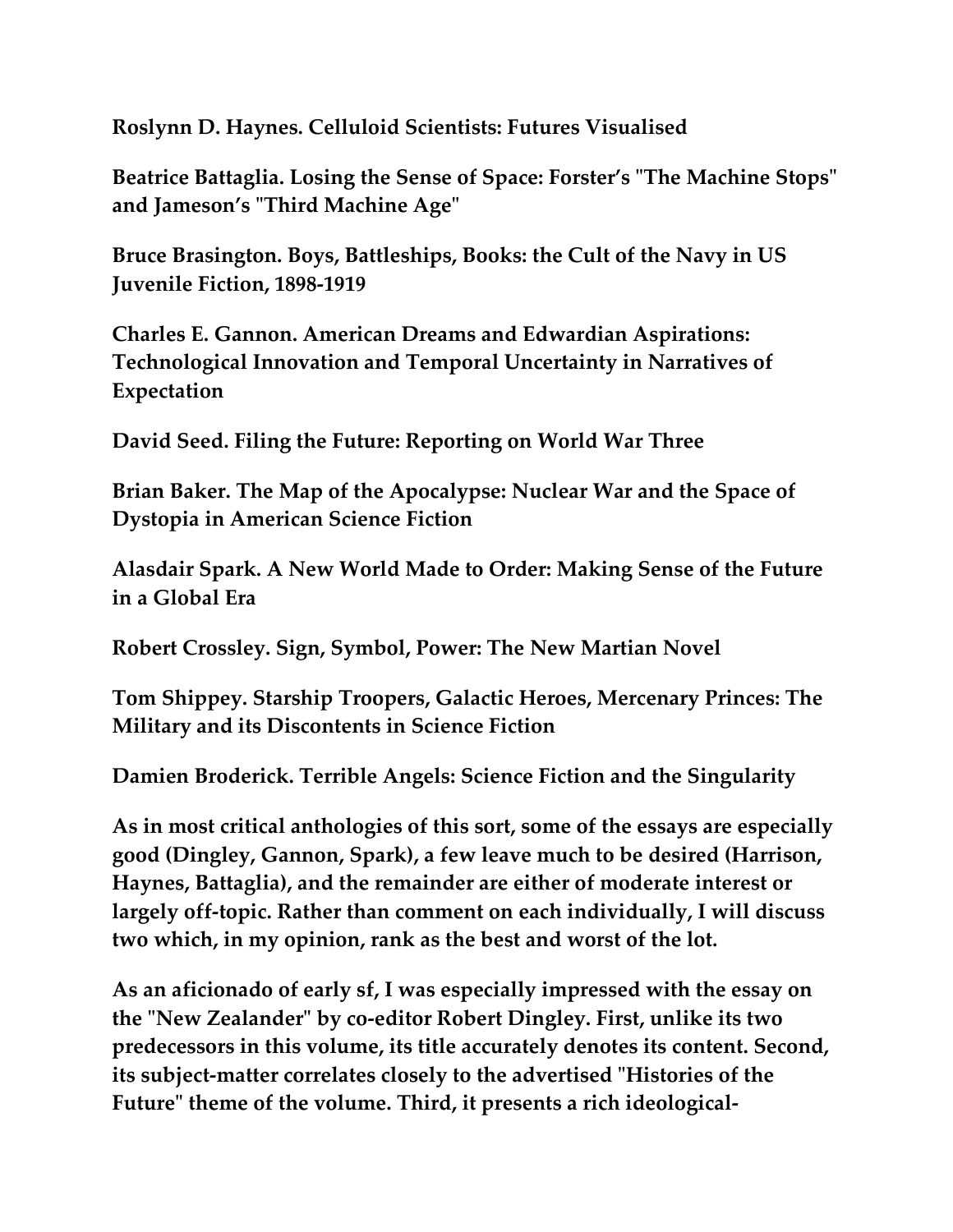**iconographical analysis of the growth and popularity in Victorian England of a new "last man" sf archetype: Macaulay's 1840 mythic New Zealander, standing on a broken arch of London Bridge and contemplating the collapsed dome of St. Paul's cathedral amid the ruins of what was once the city of London (as illustrated by Gustave Doré in 1872). According to Dingley,**

**[T]he New Zealander became lodged in the collective cultural consciousness ... endlessly invoked as an apocalyptic bogeyman, as a joky** *memento mori***, or simply as part of that common vocabulary of allusion which can facilitate relations between writer and reader.... Macaulay's conceit, then, both in its incidental recurrence and in its more sustained elaborations, haunts the literary memory of the mid-nineteenth century, representing a nightmare future in which the present world order has passed away. (16-17)**

**The essay offers some valuable historical context for understanding the thematic evolution of this new post-apocalyptic icon. For example, it details how the "Enlightenment's cultivated predilection for antique ruins" and the ensuing Romantic penchant for "elegiac reflections ... [on] the spectacle of decaying architecture" (19) eventually became a well-worn cliché in Western literature and art by the early decades of the nineteenth century. Macaulay's New Zealander helped to redefine this topos as "future history" instead of as a simple melancholic remnant of times past. In so doing, at least for the British during the height of their colonial empire-building, the image began to convey a powerful new message:**

**While the New Zealander and his literary relatives clearly belong within this cultural tradition of ruin-spotting, there are nevertheless crucial differences. The New Zealander may occupy the position of meditative tourist, but he is, precisely,** *not us***: the ruins he observes in the future are our present reality. (20)**

**Macaulay's concisely elegant image ... becomes a summary emblem for British cultural anxieties in an age of unprecedented transition. Wren's dome, which was beginning to resume, in the early nineteenth century, a**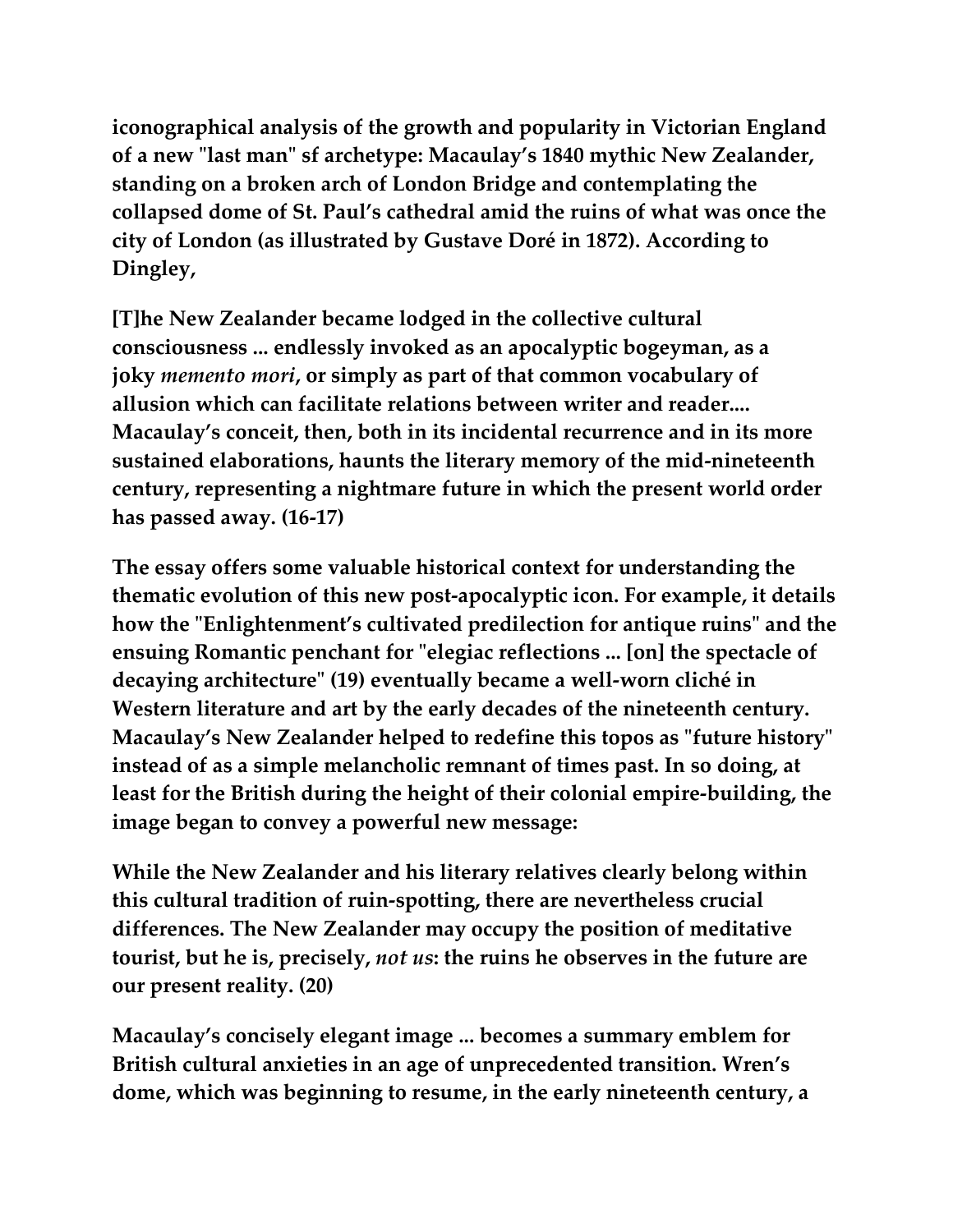**central role in the iconography of English greatness, becomes a monument to the transience of national glory; the New Zealander, in contrast to his sedately contemplative eighteenth-century ancestors, is a harbinger of doom.... (25-26)**

**Finally, throughout this well-documented piece, Dingley's exegesis moves seamlessly between the many literary and artistic manifestations of this popular end-of-the-world image (Shelley, Trollope, Martin, Doré, et al.) and its rhetorical use by politicians and historians in both England and Australia from the 1850s onward (Walpole, Volney, Trollope, et al.). In sum, this is a fine socio-archeological investigation of an important sf motif that has heretofore received, to my knowledge, very little scholarly attention.**

**The Harry Harrison essay that opens** *Histories of the Future***, however, is another matter entirely. Its well-turned title—albeit of questionable relevance in a collection about future histories—seems to promise insights of historic proportions about the beginnings of sf criticism. But, sadly, the commentary itself turns out to be inaccurate, misleading, and persistently self-promotional. Although lauding I.F. Clarke as an important trailbreaker in sf scholarship (after all, this collection is dedicated to him), Harrison chooses to ignore a large number of other important contributions to the field: not only Philip Babcock Gove's** *The Imaginary Voyage in Prose Fiction* **(1941), Everett F. Bleiler's** *The Checklist of Fantastic Literature* **(1948), and Marjorie Hope Nicholson's** *Voyages to the Moon* **(1948), but also that great body of early sf criticism from the 1920s through the 1960s by editors and academics such as Hugo Gernsback, John W. Campbell, Reginald Bretnor, Roger Lancelyn Green, Mark R. Hillegas, Sam Moskowitz, H. Bruce Franklin, and R.D. Mullen, among many others (see the "Chronological Bibliography of Science Fiction Criticism" on the** *SFS***website at <www.depauw.edu/sfs/biblio.htm>). Harrison then proceeds to indulge in a bit of self-aggrandizement by hyping the importance of his own scholarly contributions (in** *SF Horizons* **[1961]) while simultaneously downplaying the role of J.O. Bailey's seminal** *Pilgrims Through Space and Time* **(1947) and the influential work of Damon Knight and James Blish, whose essays he criticizes as having "faint overtones of the**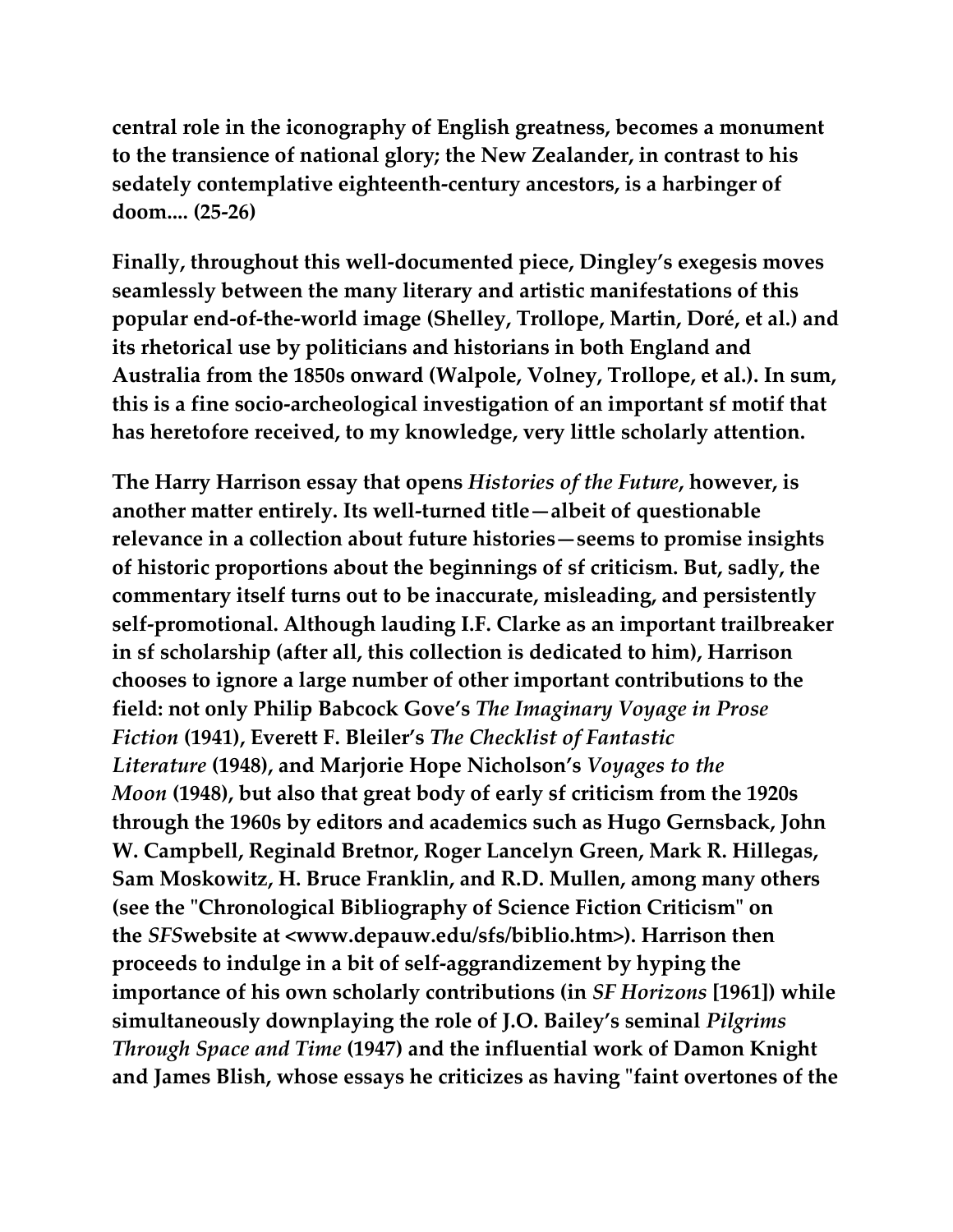**fanzines," which he dismisses as "amateur, ephemeral and too enthusiastic and uncritical" (2).**

**Following this cursory and rather self-serving overview of early sf criticism—which might be interpreted as one sf author's attempt at historical revisionism—Harrison then misrepresents I.F. Clarke's own work as the study of "alternate history," whereas Clarke himself has consistently referred to it as "future fiction." One is led to wonder if this elision of subgenres is more than accidental since it allows Harrison to offer up his own taxonomic musings about the "three disparate and simple forms" that characterize narratives of "AH" (as he terms it), thereby providing him with a convenient opportunity to remind the reader, with disingenuous modesty, that "I am pleasantly surprised to find that I have written novels in all of these categories" (6).**

**Other misguided generalizations follow, such as the pronouncement that "Up until the present time no attempt has been made, by either authors or editors, to group these stories and books as a distinct and separate classification of writing" (4). Granted, the most recent anthology edited by Harry Turtledove and Martin H. Greenberg,** *The Best Alternate History Stories of the Twentieth Century* **(2001), was not yet on the market when Harrison made this claim. But a few well-known predecessors—Charles G. Waugh and Martin H. Greenberg's** *Alternative Histories: Eleven Stories of the World as It Might Have Been* **(1986), Gregory Benford and Martin H. Greenberg's 4-volume series** *What Might Have Been* **(1989-92), and Gardner Dozois and Stanley Schmidt's** *Roads Not Taken: Tales of Alternate History* **(1998)—certainly were. Further, over the past couple of decades, there have been a growing number of scholarly studies that, either in whole or in part, discuss "AH" sf: books such as Paul Alkon's** *Origins of Futuristic Fiction* **(1987), articles such as Marc Angenot, Darko Suvin, and Jean-Marc Gouanvic's "L'Uchronie, histoire alternative et science-fiction" (***imagine ...* **[1982]) and George Slusser's "History, Historicity, Story" (***SFS* **[1988]), as well as several Ph.D. dissertations by academics such as Joseph William Collins (1990), Edgar McKnight Jr. (1994), Nicholas Gevers (1997), and Karen Hellekson (1998, recently published as** *The Alternate History: Refiguring Historical Time* **[2001]). In fact, a quick search of the Internet**